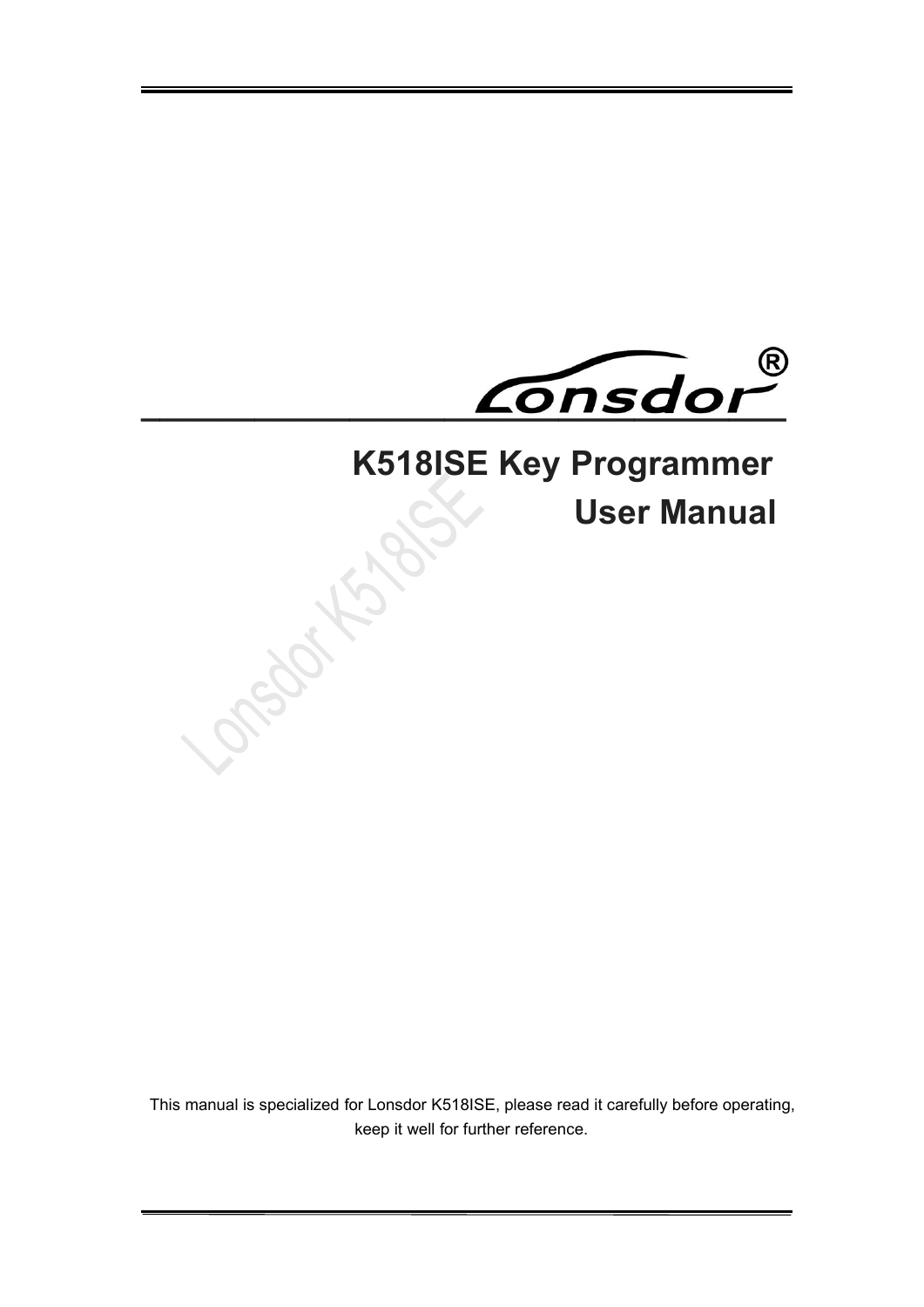<span id="page-1-1"></span>

# <span id="page-1-0"></span>**Lonsdor K518ISE Basics**

# **Copyright**

1. Lonsdor's entire contents, including but not limited to products or services, which are issued by or co-issued with the cooperation companies, and materials and software related to Lonsdor's affiliated companies, are copyrighted and protected by law.

2. No part of the above all shall be copied, modified, extracted, transmitted or bundled with other products, sold in any way or by any means without the written permission of Lonsdor. 3. Any infringement of the company's copyright and other intellectual property rights, Lonsdor shall seize its legal liability according to law.

4. Lonsdor 518ISE key programmer and related information, which should be used only for normal vehicle maintenance, diagnosis and testing, please do not use it for illegal purposes. 5. All information, specifications and illustrations in this manual are based on the latest configurations and functions available at the time of printing. Lonsdor reserves the right to make changes at any time when necessary without notice.

# **Disclaimer**

Lonsdor shall not assume any incidental or consequential damages or any economic damages arising from the accidents of individual users and the third parties, as well as legal responsibilities, due to their misuse, unauthorized change or repair of the device, or abuse to violate laws and regulations. The product has a certain degree of reliability, but does not rule out the possible loss and damage. The risk arising from the user at their own risk, Lonsdor does not assume any risks and responsibilities.

# **K518ISE Main Unit Maintenance**

- $\checkmark$  Place the equipment and accessories in a place where children are not accessible.
- $\checkmark$  Keep the equipment in dry and good ventilated environment. Do not use chemicals, detergents or water to clean the equipment, and avoid rain, moisture or liquid contained minerals to corrosion electronic circuit boards.
- $\checkmark$  Do not store the equipment in over hot/cold place as it will shorten the lifespan of electronic devices and damage the battery, the temperature range required: low temperature (-10  $\pm$  3) ℃, high temperature (55  $\pm$  3) ℃.
- $\checkmark$  Please do not disassemble the equipment personally, shall you have any problem, please contact after-sales service or the certified dealer.
- $\checkmark$  Do not throw, knock or strongly vibrate the device, it will damage the internal circuit board.
- $\checkmark$  If the equipment is in water, make sure it is disconnected and should not be disassembled personally. Do not use any heating equipment (dryer, microwave oven, etc.) to dry. Please send the device to local dealer for inspection.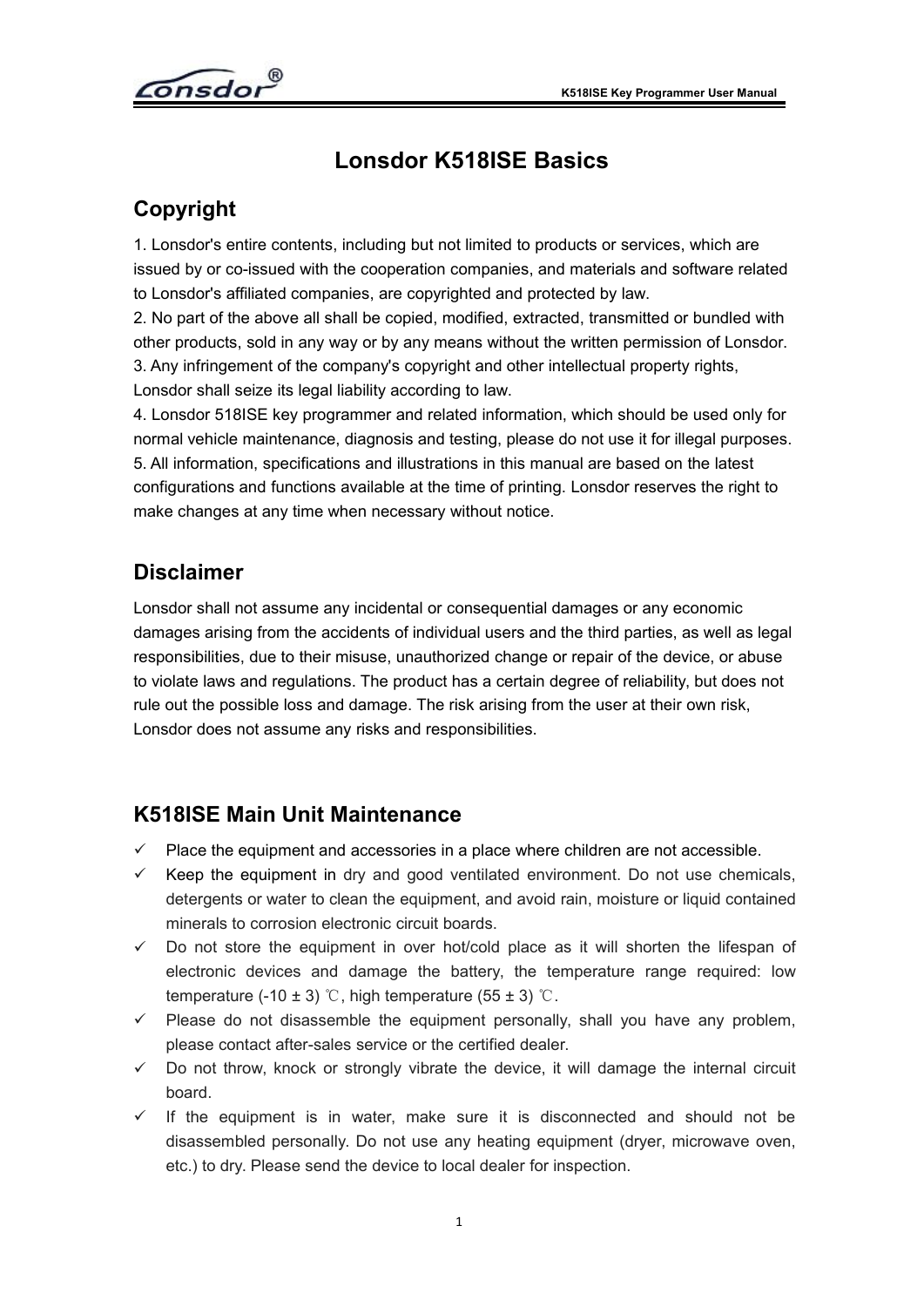

<span id="page-2-0"></span>After a long time use, such as during working state, long charge, connect OBD to diagnose, the device may become a slight fever, this is a normal, please do not worry.

 $\checkmark$  The device has a built-in antenna, please do not damage or modify the antenna without authorization, to avoid performance degradation of the device and the SAR value exceeds the recommended range. As the antenna position will affect antenna performance, resulting in equipment transmission power in an unstable state, so please try to avoid holding the antenna area (upper right corner).

 $\checkmark$  Do not place heavy objects on the device or squeeze vigorously, to avoid device damage or display screen distortion.

### **Battery Maintenance**

Jack

- When the device is in start state, please do not remove or maintain the battery. The inside polymer lithium battery, if not handled properly, may run the risk of fire or burning itself.
- $\checkmark$  Please do not disassemble the battery, do external short-circuit contact, or expose the battery at excessively high or low temperature (-10°C~55°C as suggested), and do not dispose battery in fire or as normal waste.
- $\checkmark$  Please be careful to keep the battery dry and away from water or other liquids, to avoid short circuit. If soaked, please do not start the device or remove the battery without direction.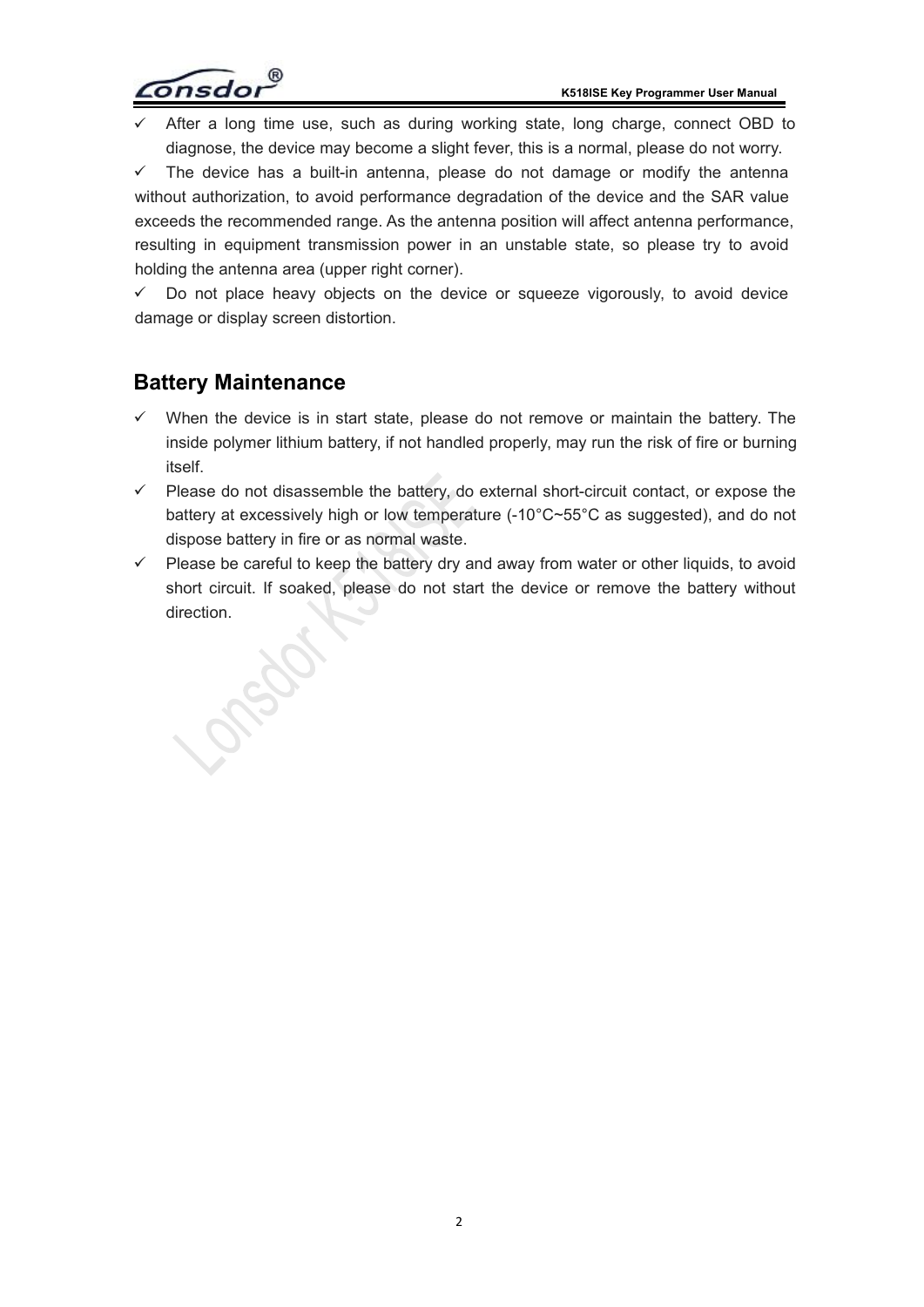<span id="page-3-0"></span>

# **Table of Contents**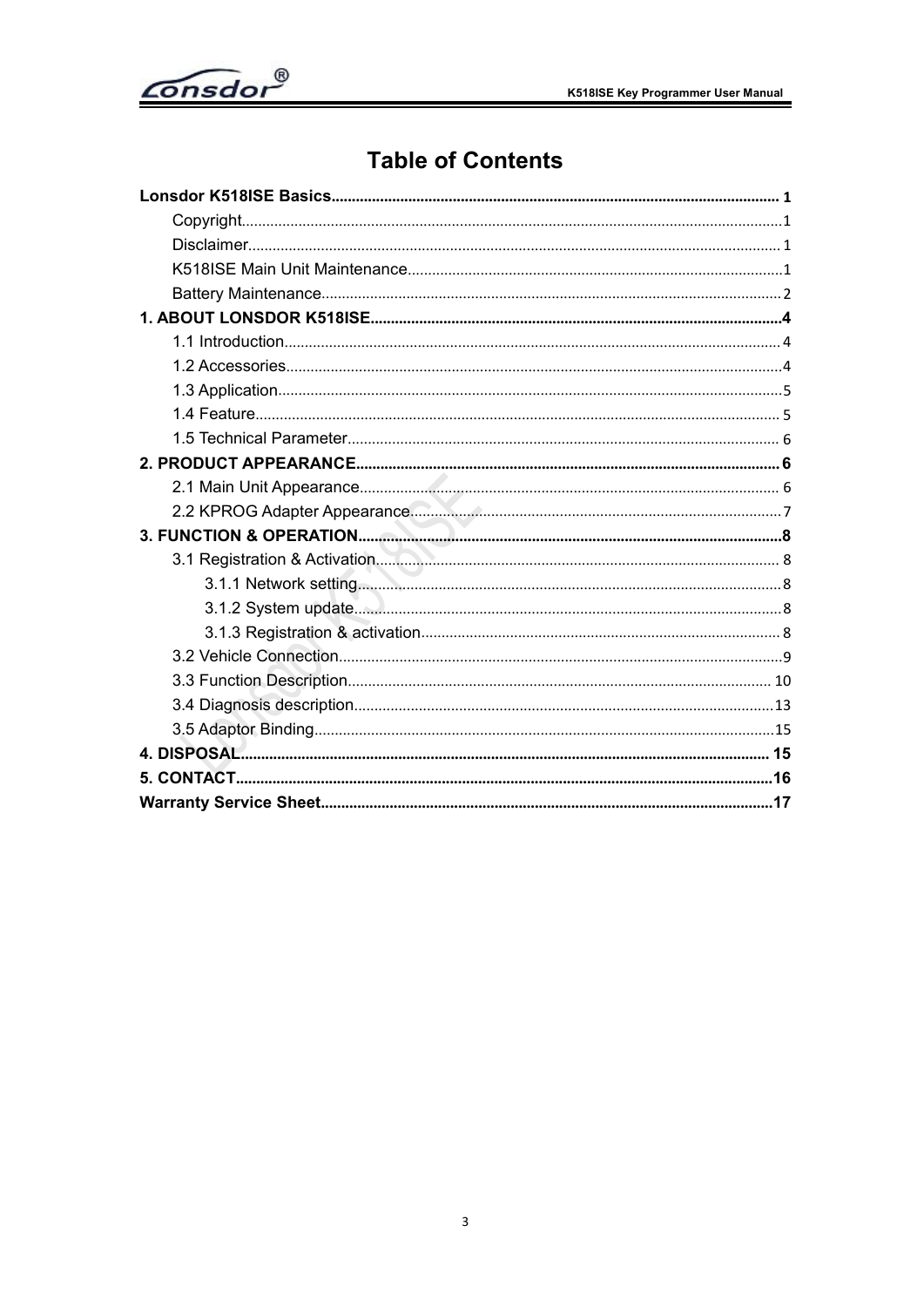

# <span id="page-4-0"></span>**1. ABOUT LONSDOR K518ISE**

## **1.1 Introduction**

Product Name: K518ISE Key Programmer

Product Description: Lonsdor K518ISE is designed specifically for the technician and locksmiths.

With tough host, powerful diagnostic functions, Android platform, wireless technology, convenient and fast online upgrade, integrated multi-function connector, K518ISE is a technologically innovative car key programming device for locksmith.

Anti-oil, dust, shock, drop, cold and high temperature.

Equipped with professional side backpack, more convenient and more efficient.

With flat ergonomic design,user can experience more humanized functions.

#### **1.2 Accessories**

| <b>Name</b>            | <b>Number</b> | <b>Name</b>          | <b>Number</b> |
|------------------------|---------------|----------------------|---------------|
| Portable bag(Big)      |               | Portable bag(Small)  |               |
| Main Host              |               | <b>KPROG Adapter</b> |               |
| Power Adaptor          |               | RN-01 Board          |               |
| <b>USB Cable</b>       |               | E-01 Board           |               |
| Packing Bundle         |               | FS-01 Board          |               |
| OBD test cable         |               | 20P Cable            |               |
| <b>Extra Connector</b> | 3             | Backup Pin           | 5             |
| User Manual            |               | Certificate          |               |

After receiving the product, make sure you have all the following parts.

Portable bag for convenient carrying and field testing.

Besides main unit, the main portable bag(the bigger one) includes items as below









**Power Adaptor USB Cable Extra Connector OBD test cable Packing Bundle**

The accessory portable bag(the small one) includes items as below:











**KPROG Adapter RN-01 Board E-01 Board FS-01 Board 20P Cable**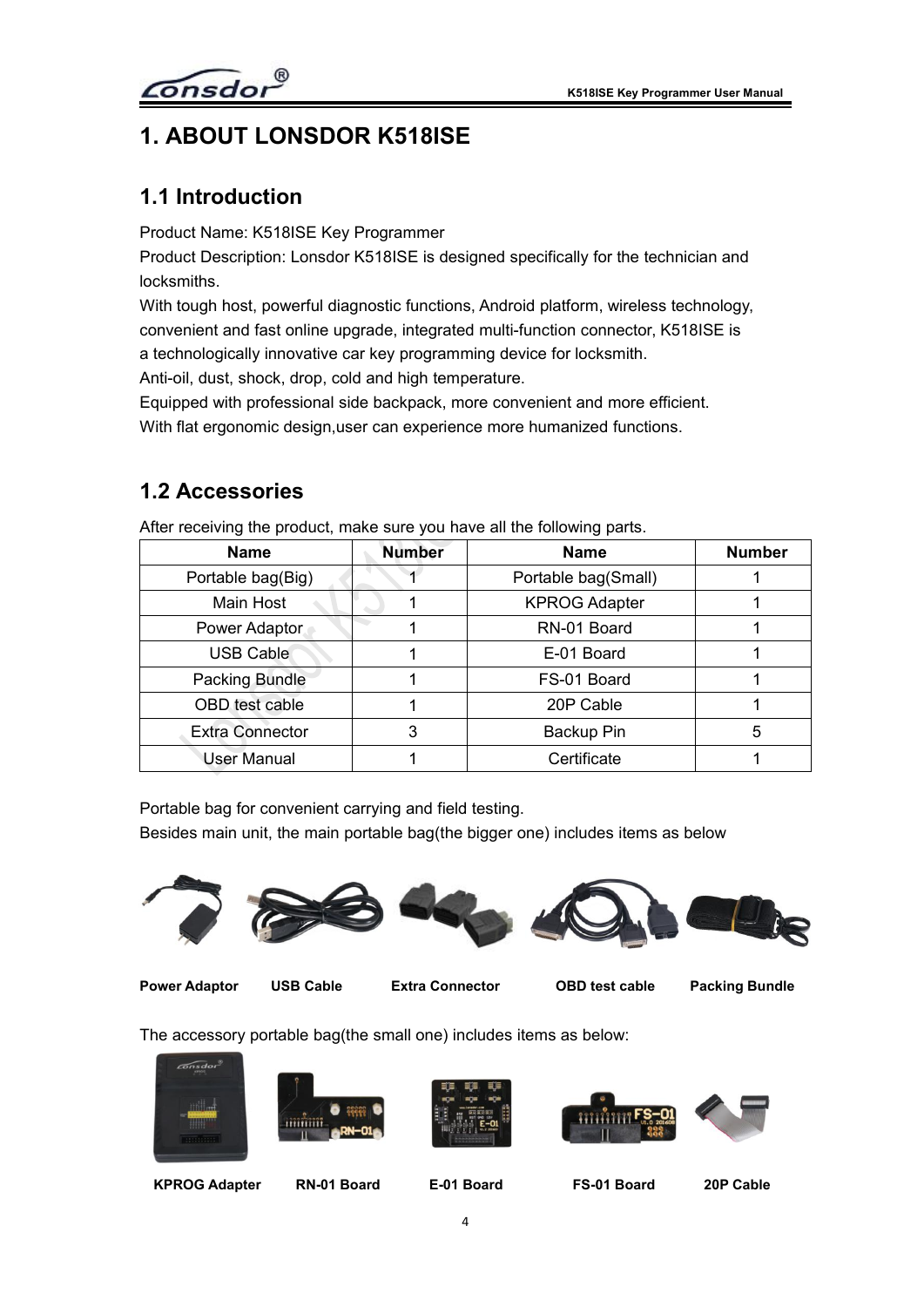onsdor

# <span id="page-5-0"></span>**1.3 Application**

Lonsdor K518ISE Key Programmer is now basically used to the following fields:

- $\triangleright$  Immobilization
- Odometer adjustment

#### **Cars Coverage List for Immobilization:**

#### **Europe**:

Audi, BMW, Benz, VW, Volvo, Citroen, Ferrari, Maserati, Fiat, Lamborghini, Jaguar, MG, Land Rover, Bentley, Lancia, Opel, Peugeot, Porsche, DS, Renault, Alfa Romeo, Smart, Borgward

#### **America:**

Cadillac, Chevrolet, Dodge, GMC, Buick, Hummer, Ford, JEEP, Lincoln, Mercury

#### **Asia:**

Honda, Hyundai, Isuzu, KIA, Lexus, Mazda, Mitsubishi, Nissan, Ssangyong, Subaru, Suzuki, Toyota, Shigaoka Queen

#### **China**:

Iveco, Trumpchi, BYD, Geely, Chery, Great Wall, Young Lotus (Basically all Chinese car models are included)

#### **Odometer Adjustment Car List:**

VW, Porsche, Ford, Jaguar, Land Rover, Mazda, Audi, Renault, Hummer, Hyundai, Kia

**Note**: K518ISE is still under rapid upgrading, more functions and high end car models will be released soon, please refer to our website [www.lonsdor.com](http://www.lonsdor.com) for instant updating news, also you can "One key update" for the latest version by yourself.

#### **1.4 Feature**

- The best car diagnostic tool based on Android
- WIFI networking ensures software upgrading more convenient.

 No need to plug memory card, or connect the computer with data cable, more flexible in online upgrading, updating and activating.

 $\blacklozenge$  With USB-B2.0 standard connector, OBD-II test cable integrated with the diagnostic connector function of the adapter.

◆ Diagnostic speed greatly accelerated, work efficiency improved, better time saving.

- ◆ 7 inches high brightness, high definition color IPS capacitive screen
- 3800mAh polymer battery
- Support external memory expansion, better within 32G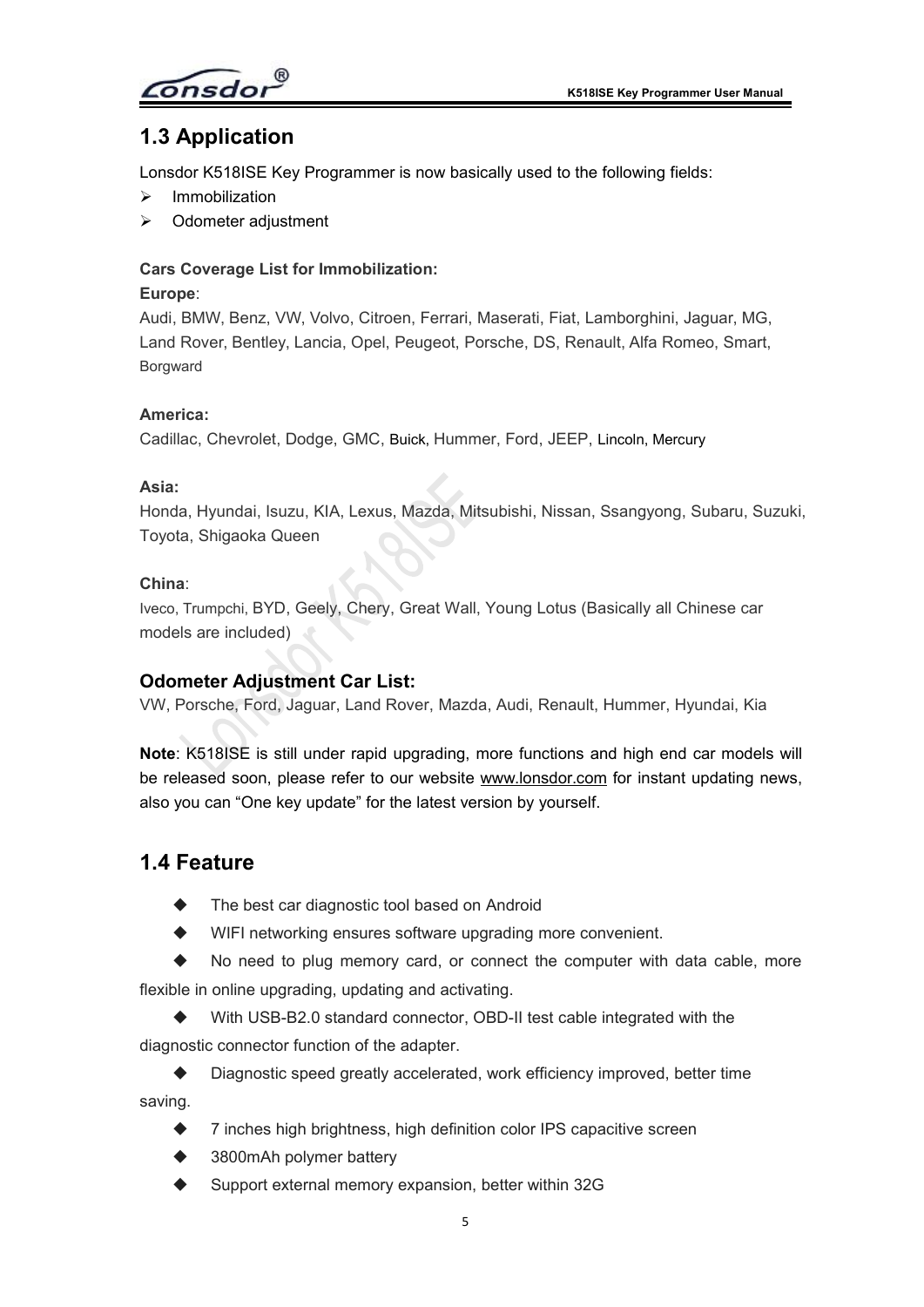$\widehat{\mathsf{Consdor}}^\mathsf{D}$ 

<span id="page-6-0"></span>Built-in professional, powerful operation assistant system

# **1.5 Technical Parameter**

| <b>RFID</b>                                                                         | Support: 125KHz ASK;<br>134.2KHz FSK               | Battery capacity | 3800mAh                                  |  |  |  |
|-------------------------------------------------------------------------------------|----------------------------------------------------|------------------|------------------------------------------|--|--|--|
| <b>CPU</b>                                                                          | ARM Cortex-A7 Quad-core<br>Processor Speed 1.34GHZ | Power supply     | <b>DC12V 1A</b>                          |  |  |  |
| WIFI communication<br>distance                                                      | 10 <sub>m</sub>                                    | Power port       | 5.5x2.1mm $\Theta$ $\leftarrow$ $\Theta$ |  |  |  |
| <b>Display</b>                                                                      | 1024x600, 7 inch IPS<br>capacitive screen          | OBD port         | OBD-II                                   |  |  |  |
| Memory                                                                              | eMMC 8G<br>RAM <sub>1G</sub>                       | Comm port        | USB2.0-type B                            |  |  |  |
| OBDII protocols: ISO15765, ISO9141, ISO14230, SAEJ1850, KW1281, VW TP1.6 TP2.0 etc. |                                                    |                  |                                          |  |  |  |
| support programming MCU and EEPROM on ECU circuit board.<br>KPROG:                  |                                                    |                  |                                          |  |  |  |

# **2. PRODUCT APPEARANE**

# **2.1 Main Unit Appearance**

#### **K518ISE Front View**



1. Trademark: Lonsdor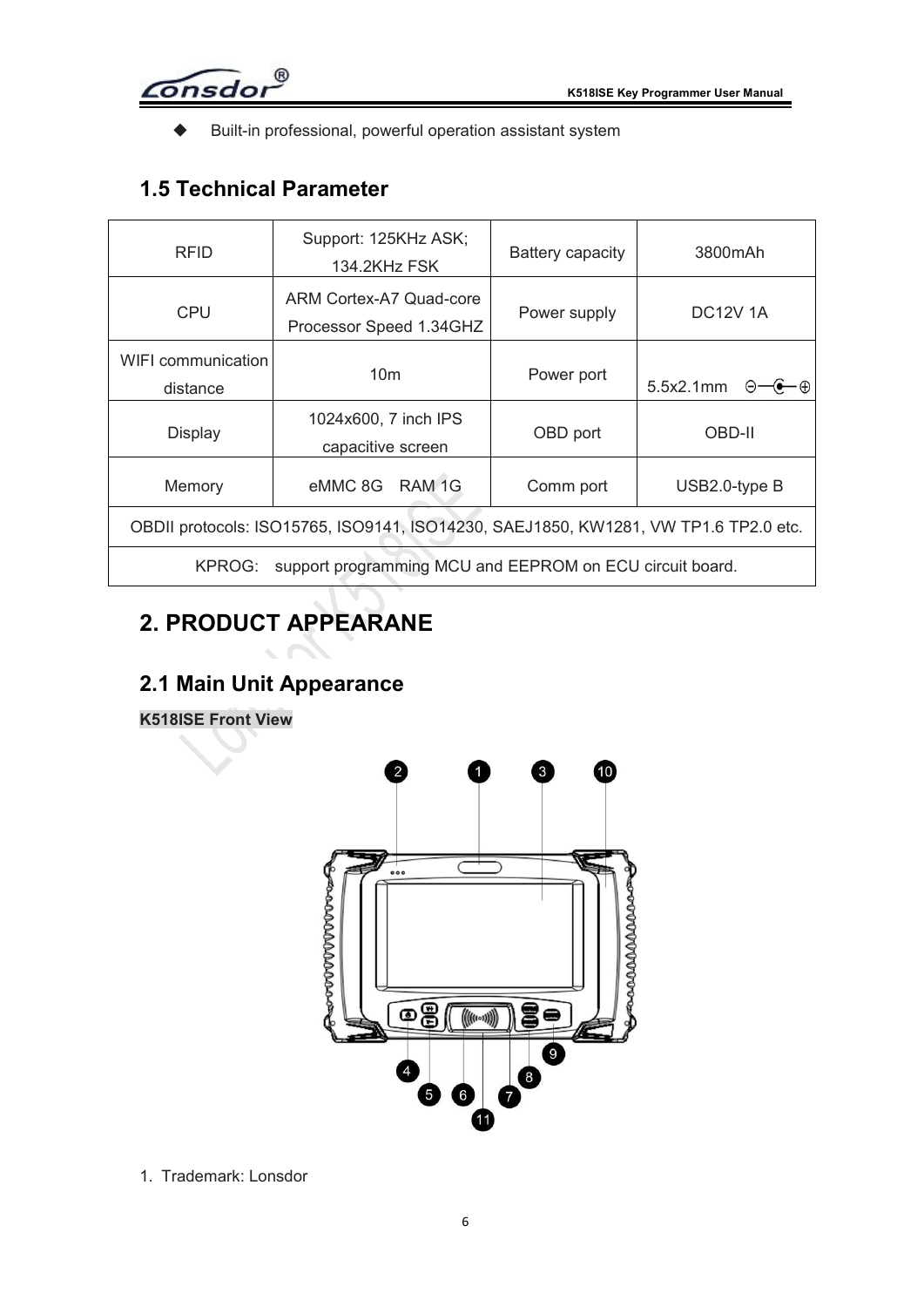

<span id="page-7-0"></span>2. Three-color indicator in turn will be: red - external power supply; blue - system power; yellow - communication status

- 3. Capacitive touch screen: display and touch operation function.
- 4. Switch: press and hold for 3s to start. When in start state, press and hold for 3s to restart
- or shutdown, for 10s to force to restart.
- 5. Volume: adjust volume size
- 6. Key frequency & chip recognition system: place the key on the surface to detect

frequency, push the slot shell to the right and put the key inside to detect chip

- 7. Setting: enter to set
- 8. Home: home page interface
- 9. Return: back to previous step
- 10. Built-in antenna: antenna inside
- 11. Model: K518ISE

Screen shot: press power button and volume down button together

#### **K518ISE Top View**



| 1. Power socket<br>2. SD card slot |
|------------------------------------|
|------------------------------------|

3. DB25 port 4. USB port

# **2.2 KPROG Adapter Appearance**

- 1. Trademarks
- 2. Three-color indicator: red power light;

blue - data light; yellow - comm status light

3. Simple horn seat: to connect with 20P cable

#### **KPROG Adaptor UP View**

- 1. Power socket
- 2. DB15 port
- 3. USB port

#### **Functional accessories**

RN-01 board: read & write CEM data



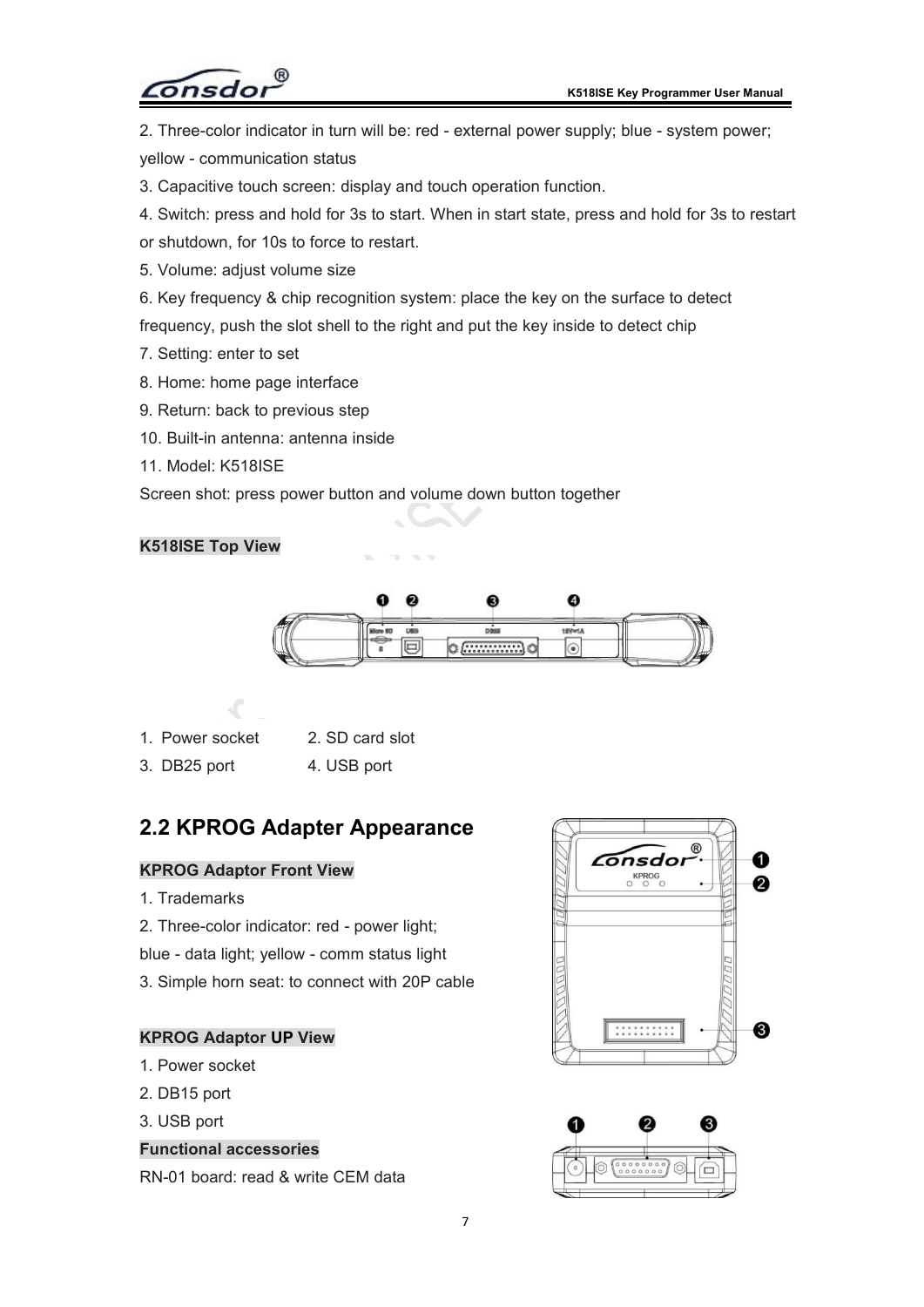$\sigma$ nsdo

<span id="page-8-0"></span>E-01 board: read & write EEPROM data

FS-01 board: read & write KVM data

20P cable: connect adapter with functional accessories

\* The 3 extra connectors are forHonda(3-pin), Hyundai/Kia(10-pin)and Kia(20-pin) respectively.

**Note**: The above functional accessories are standard configurations, for more accessories, please contact dealer of Lonsdor to purchase.

As to usage and operation, please refer to"Function"or "Operation" menu in the diagnosis interface.

# **3. FUNCTION & OPERATION**

Before using the device, you need first of all to set WIFI when you turn on the device, then go through the registration&activation process, make sure well connection between the device, OBD cable and the vehicle under proper circumstance.

### **3.1 Registration & Activation**

In order to maintain user interests and rights, and to provide you with better service, please register/activate K518ISE before using it.

#### **3.1.1 Network setting**

First time to start the device, please set the network (connect available WIFI).

#### **3.1.2 System update**

After networking, the system will automatically updated to the latest version. There are 3 ways of system update:

- $\checkmark$  One key update: quickly update the new added or modified functions.
- $\checkmark$  APK update: this is used when the APK is updated.
- $\checkmark$  Force to update: this is used when the device is faulty or to retrieve data.

#### **3.1.3 Registration & activation**

After system updating, you need go to registration&activation. For new user, click **Registration**, input user name(email), name(min 2 char), password(min 6 char), email verification code and click YES to complete registration(if interrupted after registration is done, you will go to the **System update**--**Registered user** to proceed). Then go to **Activation confirmation** to continue.

After confirming activation, it will enter into **Setup password** interface, please set 6-digit numbers as your startup password. Then after information verification by Lonsdor (5-30 minutes, you can check the progress by clicking "Refresh" ), you will required to re-enter the password to verify, when you get the notification that verification successful, the whole process before using the device is complete.

#### **Note**

1. User name must be available email address, so that you can receive the verification code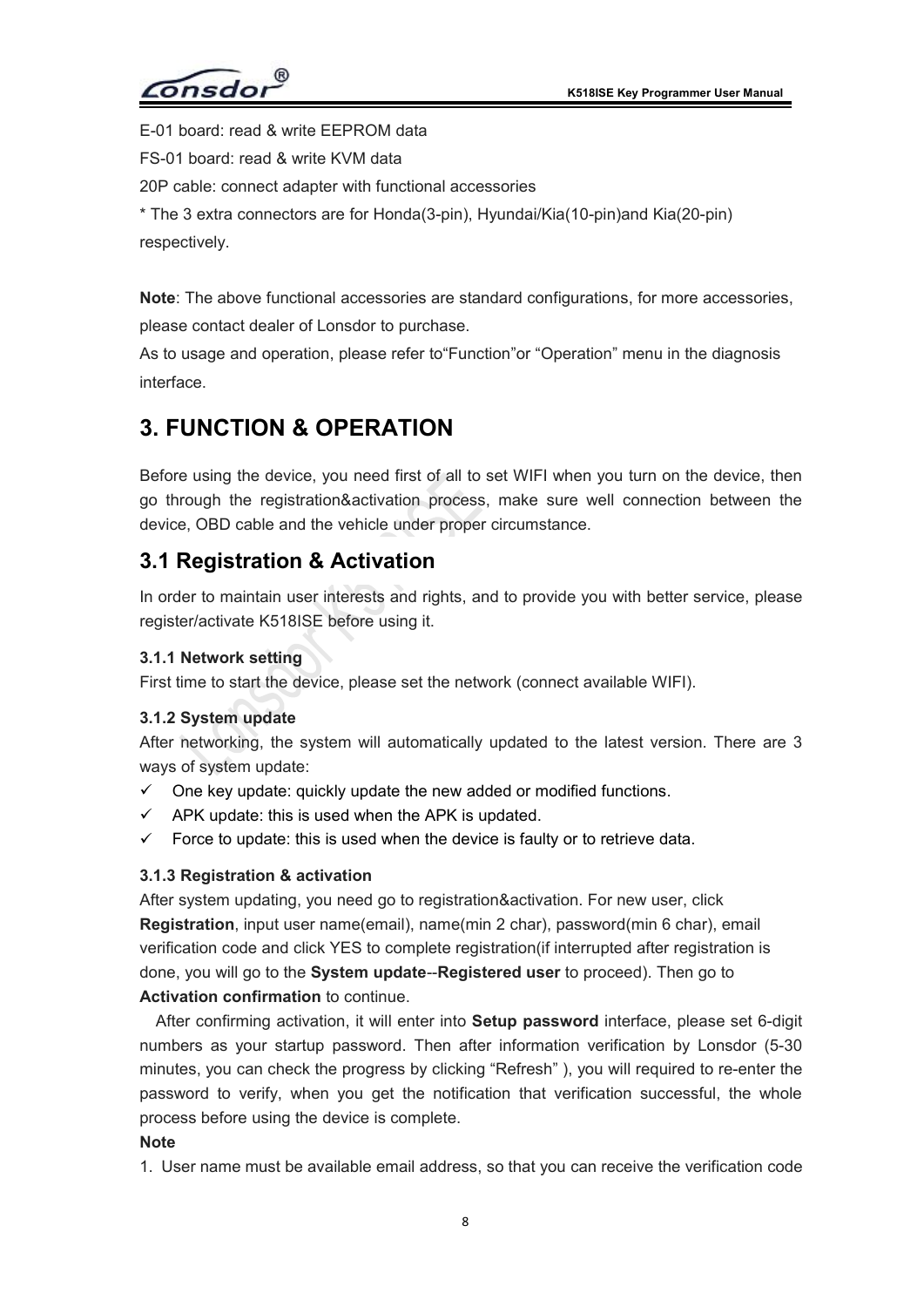

<span id="page-9-0"></span>from Lonsdor by email.

2. Please pay attention to the difference between the registration password (min 6 char) and the startup password(6-digit), the former will generally only used when registration, so please commit the 6-digit startup password into memory, as this will be required every time when you start the device.

3. The account will be bound to the corresponding device for life, other accounts can not log in your device and your account can not log in an registered or activated device either.

4. An account can be used to bind multiple new devices.

# **3.2 Vehicle Connection**

For the OBD test cable, there are 3 connectors: Connector 1: connect K518ISE OBD port; Connector 2: connect KPROG adaptor Connector 3: connect the vehicle OBD port



Before using the device, you need to make sure well connection between the device and the car. Please use the OBD cable to connect the device OBD port and the car OBD port as below:



**Note**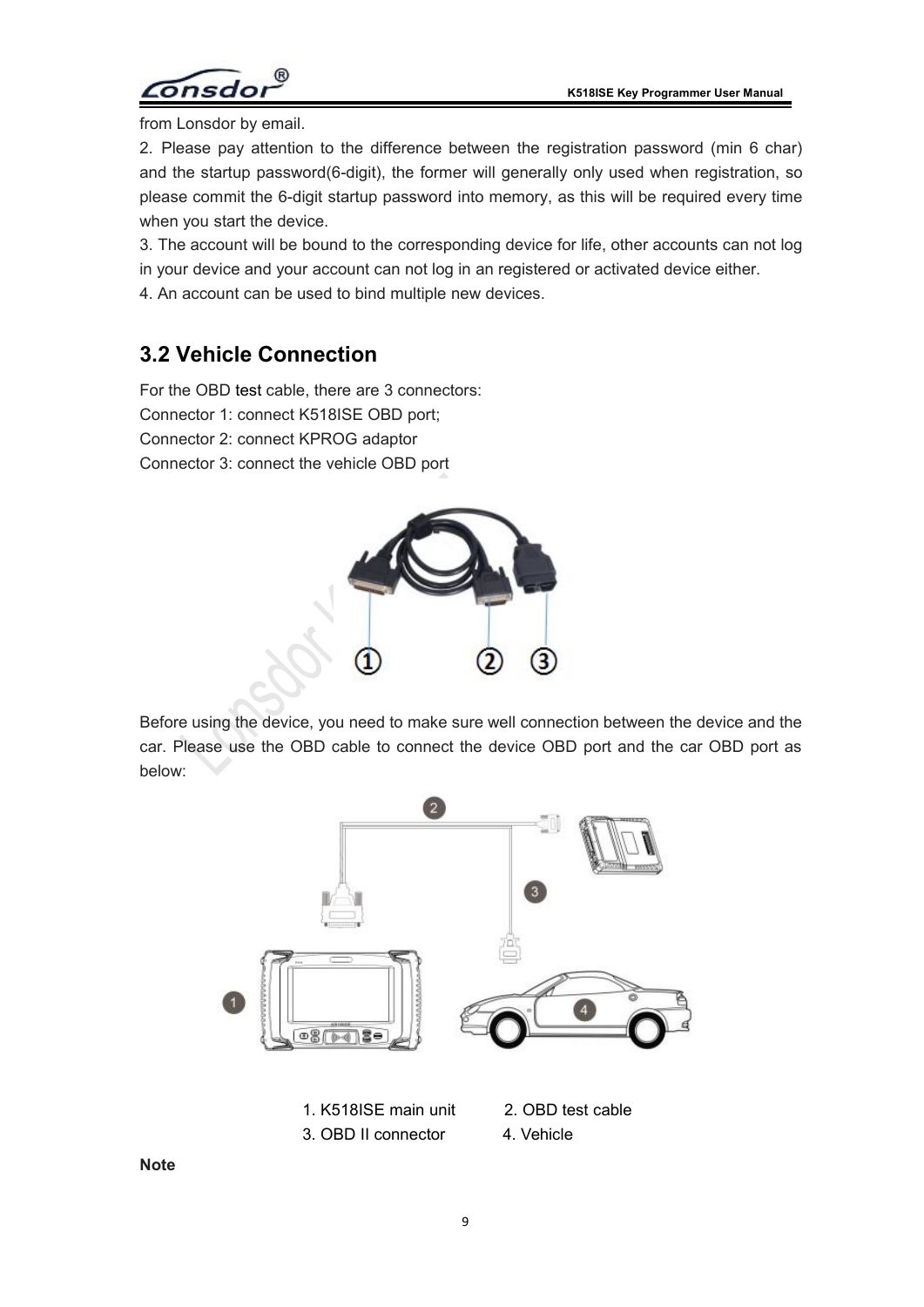

- <span id="page-10-0"></span>1. The vehicle power supply has to meet the normal voltage limit, i.e. around DC 12V.
- 2. Make sure the red indicator is on(the 1 $^{\rm st}$  of the 3 color indicators on the left corner)
- 3. If it still can not work, please check the vehicle OBD port and related wire connections to pinpoint the problem.
- 4. the KPROG adaptor is needed only when it is available for certain car series.

# **3.3 Function Description**

- $\triangleright$  Please pay attention to below function description before using the device.
- $\triangleright$  Immobilization: immobilizer system diagnosis
- $\triangleright$  Odometer adjustment: mileage diagnosis and correction
- $\triangleright$  Hardware testing: test if the hardware can function well
- Adapter: after dismantling, diagnose certain car models
- $\triangleright$  Setting: set up basic device information
- Update firmware: adapter firmware upgrade & update (connect KPROG adapter

with OBD test cable and connect K518ISE with 12V power supply)

- $\triangleright$  One key upgrade: click to update to the latest system data
- $\triangleright$  Shutdown turn off the device

#### **Main interface:**

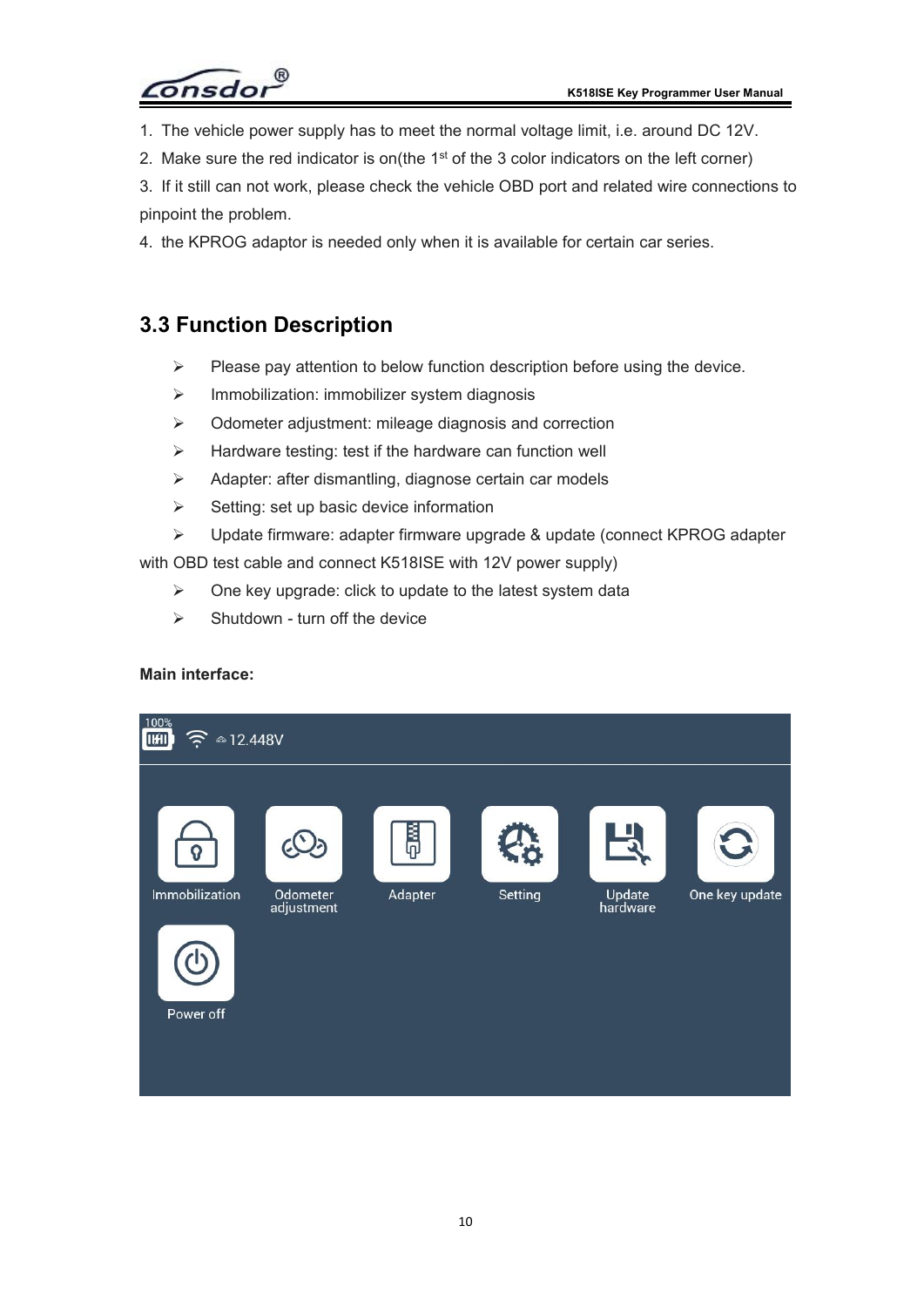

**Immobilization interface:**



**Odometer adjustment interface:**

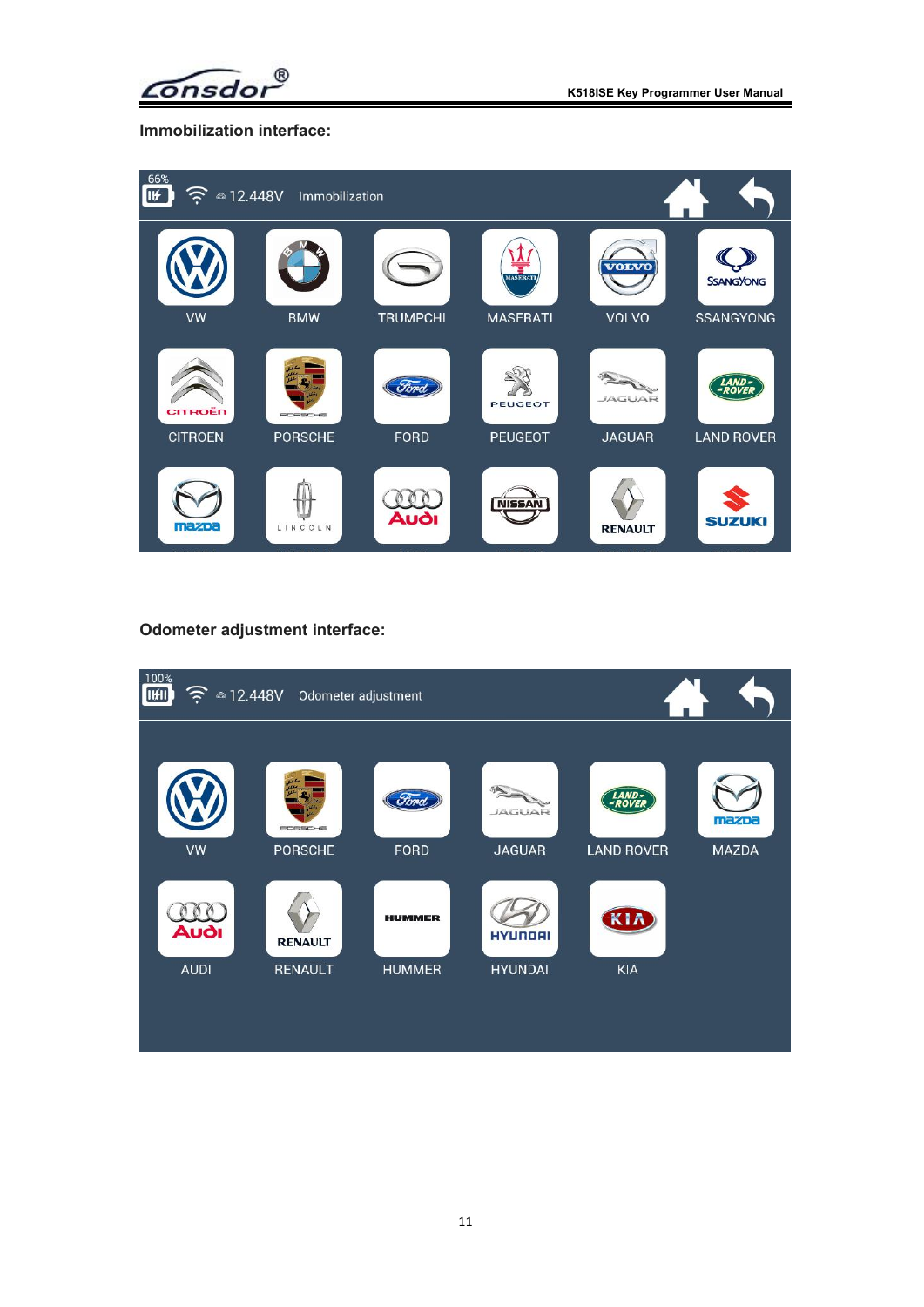$^{\circ}$ onsdor

**Setting interface:**

| $\sqrt{u}$          | $\textcircled{\texttt{a}}$ 12.48V<br>Setting |                 |                                           |             |                          |
|---------------------|----------------------------------------------|-----------------|-------------------------------------------|-------------|--------------------------|
| <b>WIFI</b>         | <b>Brightness</b>                            | Start record    | $\mathbf{G}% _{t}$<br><b>Reset device</b> | Screen test | $\bf(i)$<br>Device info. |
| <b>Bind adapter</b> | <b>Update log</b>                            | Force to update |                                           |             |                          |

 $\triangleright$  WIFI: detects and connects available wireless network

Brightness: to adjust screen brightness

 Start recording: click to start recording, enter "Immobilization", "Odometer adjustment" or other systems to operate, the operation process will be recorded

Reset: situations such as program error, system crashes, communication failure,

etc., can be returned to normal state

- $\triangleright$  Screen test: screen touch diagnosis
- $\triangleright$  Device Information: view information such as the device ID, PSN, etc.

 $\triangleright$  Bind adapter: first use, the adapter must be bound to K518ISE (refer to "3.5 Adaptor Binding")

- > Update log: update system log
- $\triangleright$  Force to update: this is used when the device is faulty or to retrieve data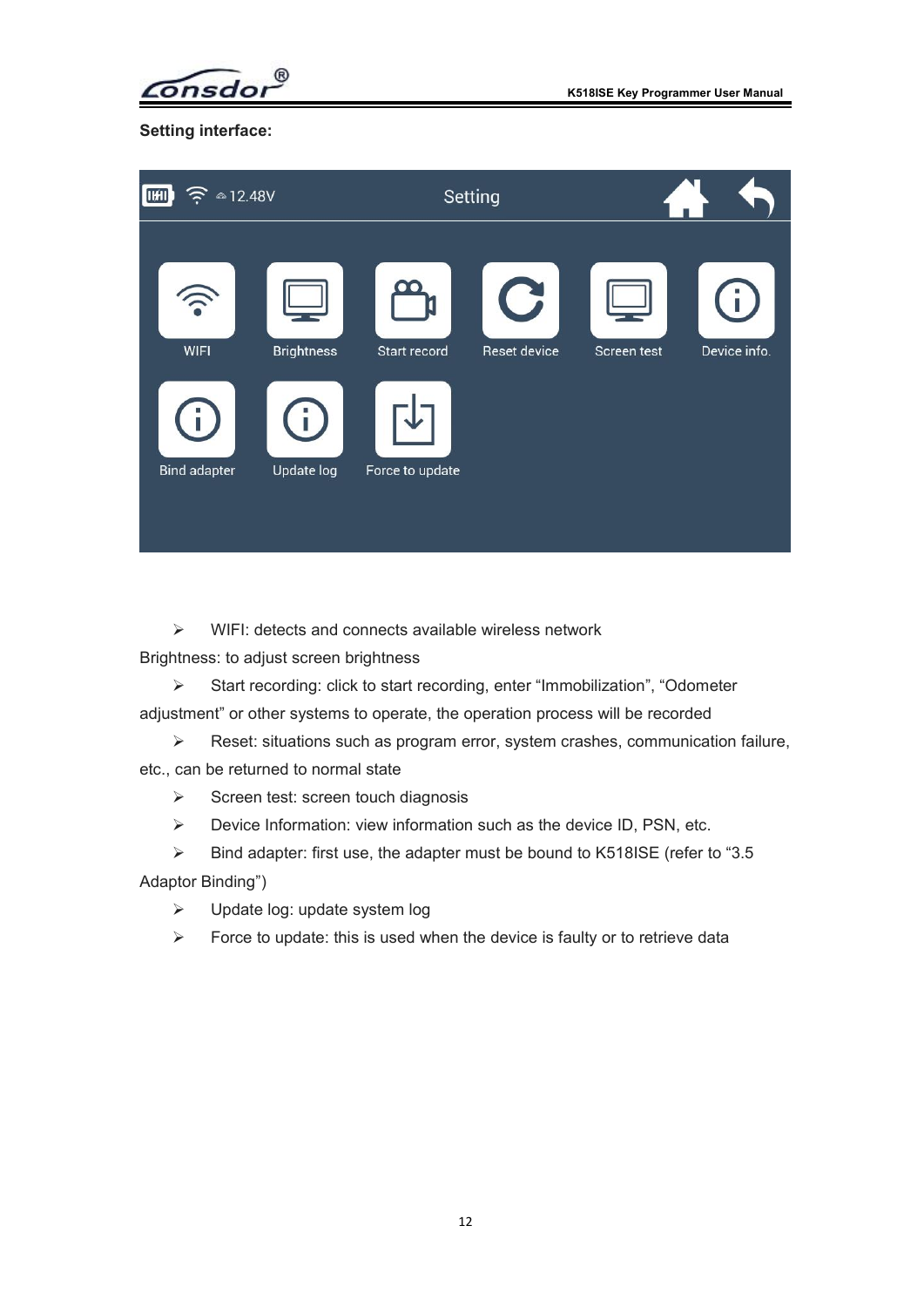$\widehat{\mathsf{onsdor}}^\mathsf{B}$ 

# <span id="page-13-0"></span>**3.4 Diagnosis description**



- 1. Power supply
- 2. WIFI signal
- 3. Device voltage
- 4. Navigation bar
- 5. Return to home page
- 6. Return to the previous menu
- 7. Diagnosis function

Diagnosis functions basically refer to key programming, pin code reading, key unlocking, and immobilization, as to the exact functions, it will be various according to different vehicles and types.

- 8. Function demo video (with instructions)
- 9. Feedback
- 10. Version: detect the latest version of the current interface functions
- 11. Diagnosis functions and related model info.(with instructions)

Function: to illustrate each function, and the necessary tips for certain functions.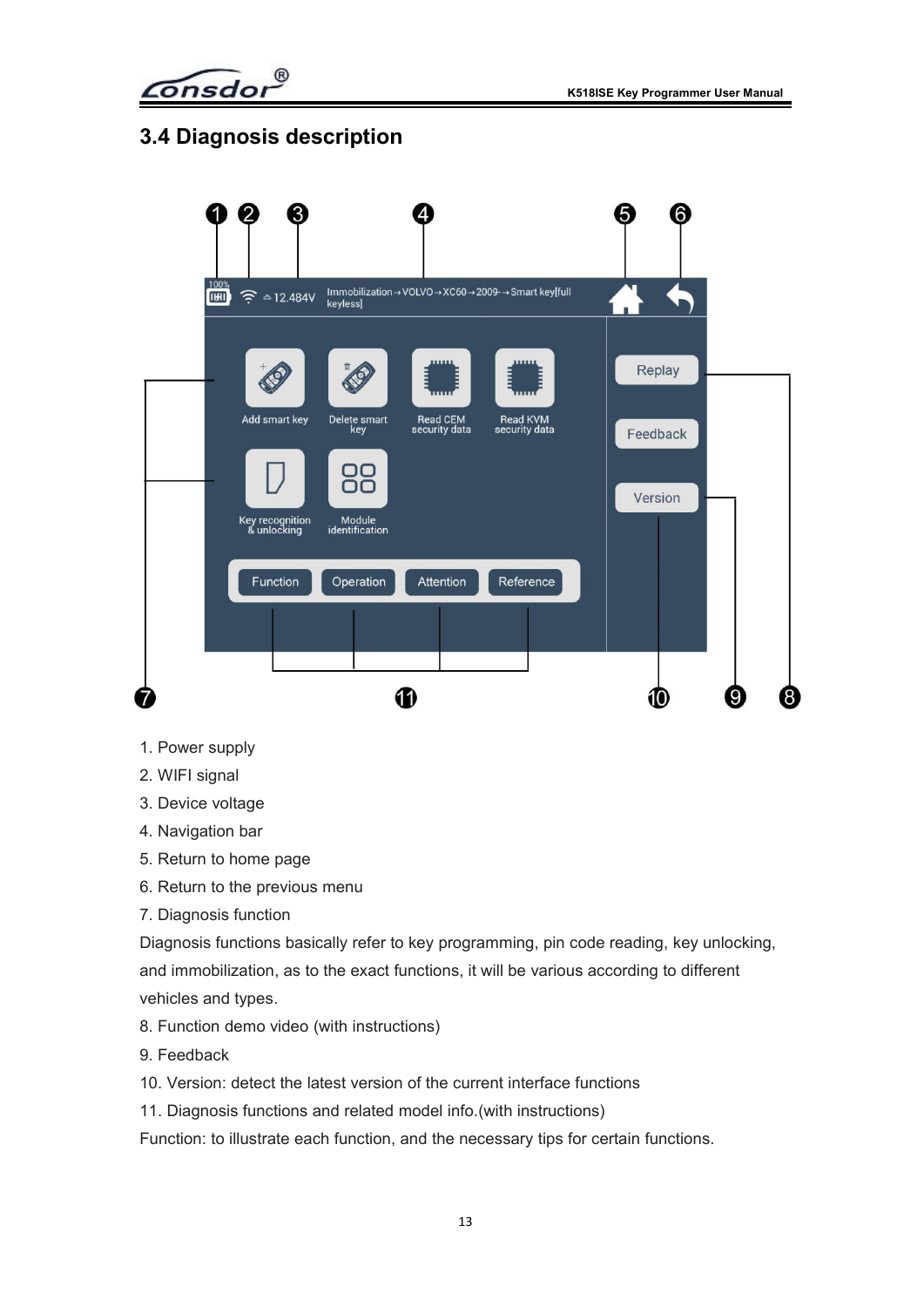

Operation: to give concrete guide foreach step, some pictures and notices are attached if necessary.

Attention: to emphasize all the tips and notices for all the functions, special attentions for each step, as well as possible user overlook during operation which may cause program failure.

Reference: to provide the basic information like chip type, frequency, key embryo no., PIN code requirement, car photo, OBD position and other related information.

#### **Function demonstration**



- 1. Click the menu to view the relevant function demo video (suspend or exit)
- 2. System record: system demo video (nondeletable)
- 3. User record: user self-recording video (press 5s to delete)
- 4. In the 3 "Delete-able state", click on the blank to cancel the "delete"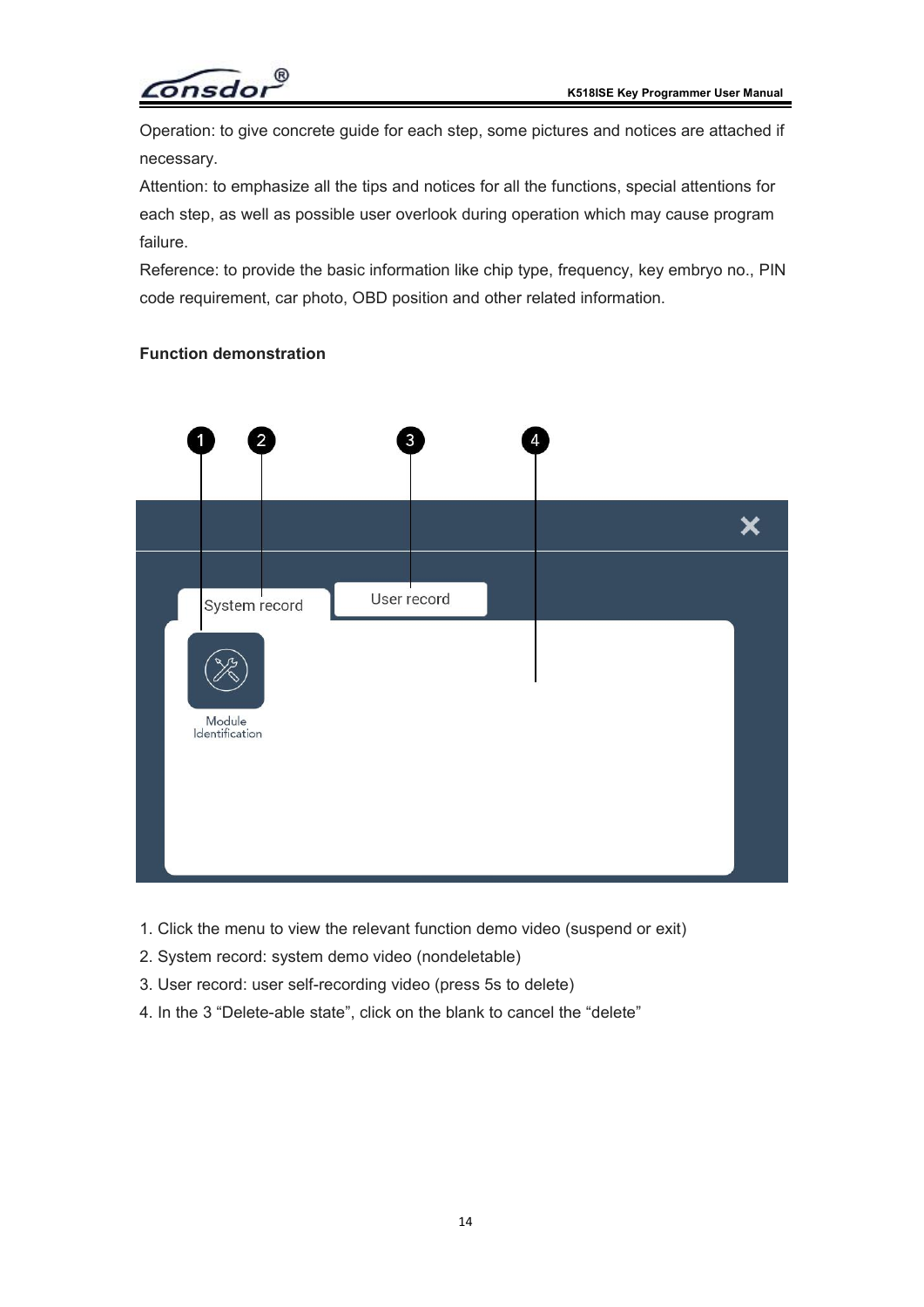

#### <span id="page-15-0"></span>**Reference interface**



#### **3.5 Adaptor Binding**

Please note that KPROG adapter must be bound to K518ISE before using, here is the binding process:

Step 1. Connect adapter to K518ISE with mainline

- Step 2. Connect K518ISE with 12V power supply
- Step 3. Enter into "Setting"
- Step 4. Click "Bind adapter"
- Step 5. Click "OK" to complete

**Note**: The KPROG adapter is specialized for part of Volvo car series and the new Maserati for the time being, we are still developing some more carmodels that the adaptor can support in the near future, such as Jeep Grand Cherokee, please refer to our website or directly go to the"One key update" for latest news.

# **4. DISPOSAL**

As the product is electronics, considering environment protection and material recycle, when the device is discarded, it is recommended to resort to the local distributor or qualified waste collection department to proceed.

\* Lonsdor retains the final interpretation of the above terms.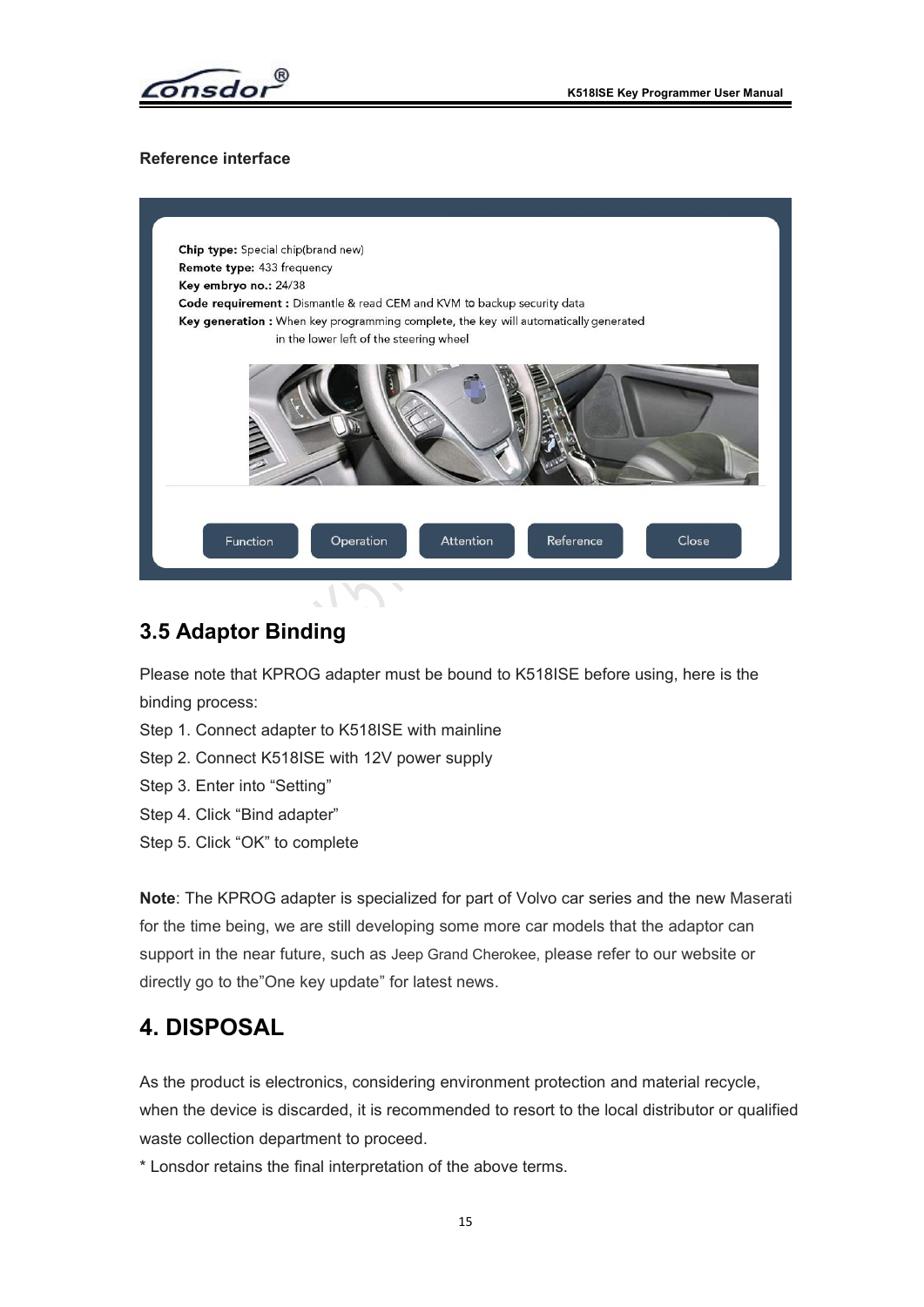$\widehat{\mathsf{Constor}}^\mathsf{D}$ 

# <span id="page-16-0"></span>**5. CONTACT**

**Shenzhen Lonsdor Technology Co., Ltd.** Web: [www.lonsdor.com](http://www.lonsdor.com) Email:service@lonsdor.com Add.: Shenzhen, China

OPOLITION S